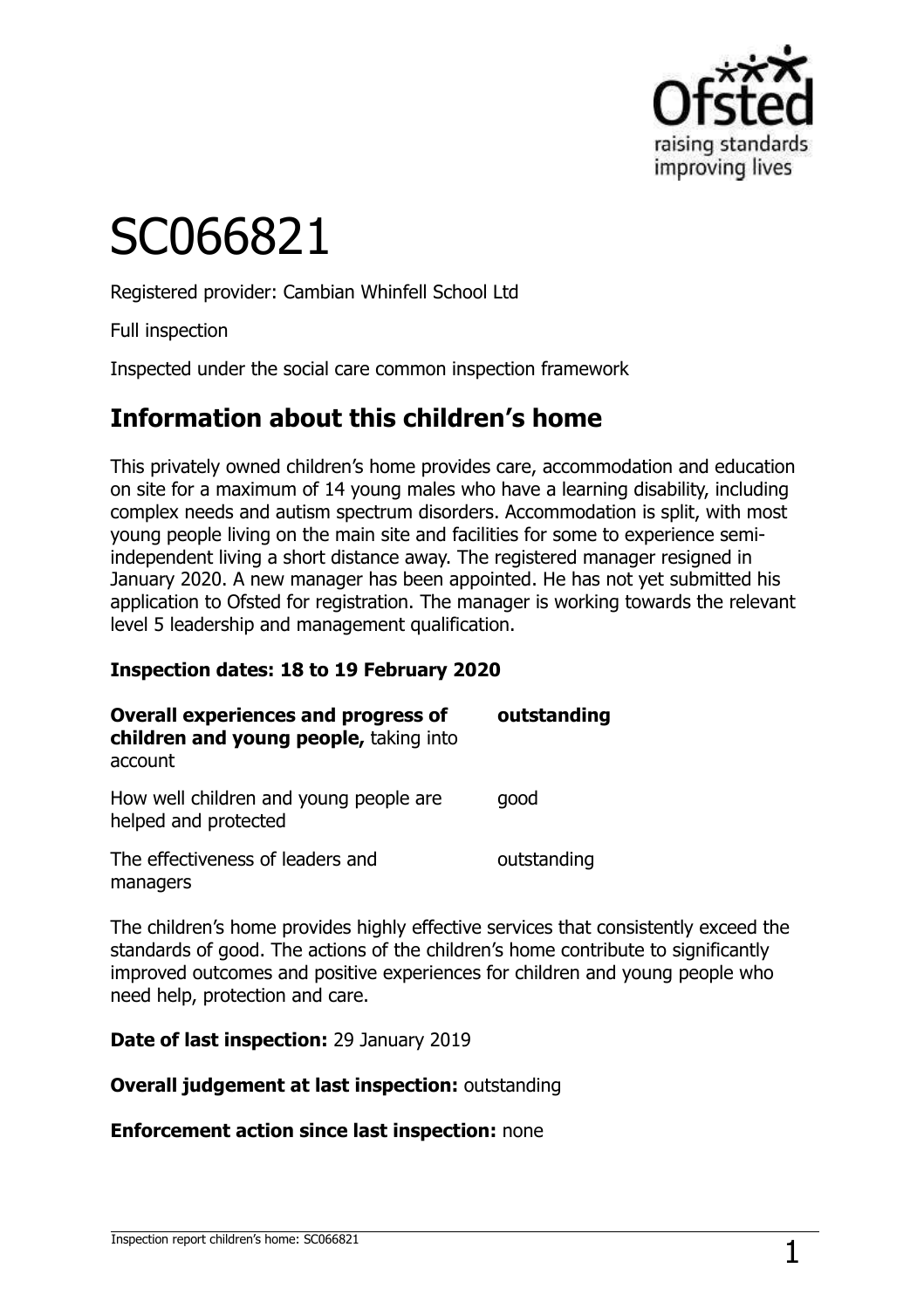

## **Recent inspection history**

| <b>Inspection date</b> | <b>Inspection type</b> | <b>Inspection judgement</b> |
|------------------------|------------------------|-----------------------------|
| 29/01/2019             | Full                   | Outstanding                 |
| 15/05/2017             | Full                   | Outstanding                 |
| 12/01/2017             | Interim                | Improved effectiveness      |
| 18/05/2016             | Full                   | Outstanding                 |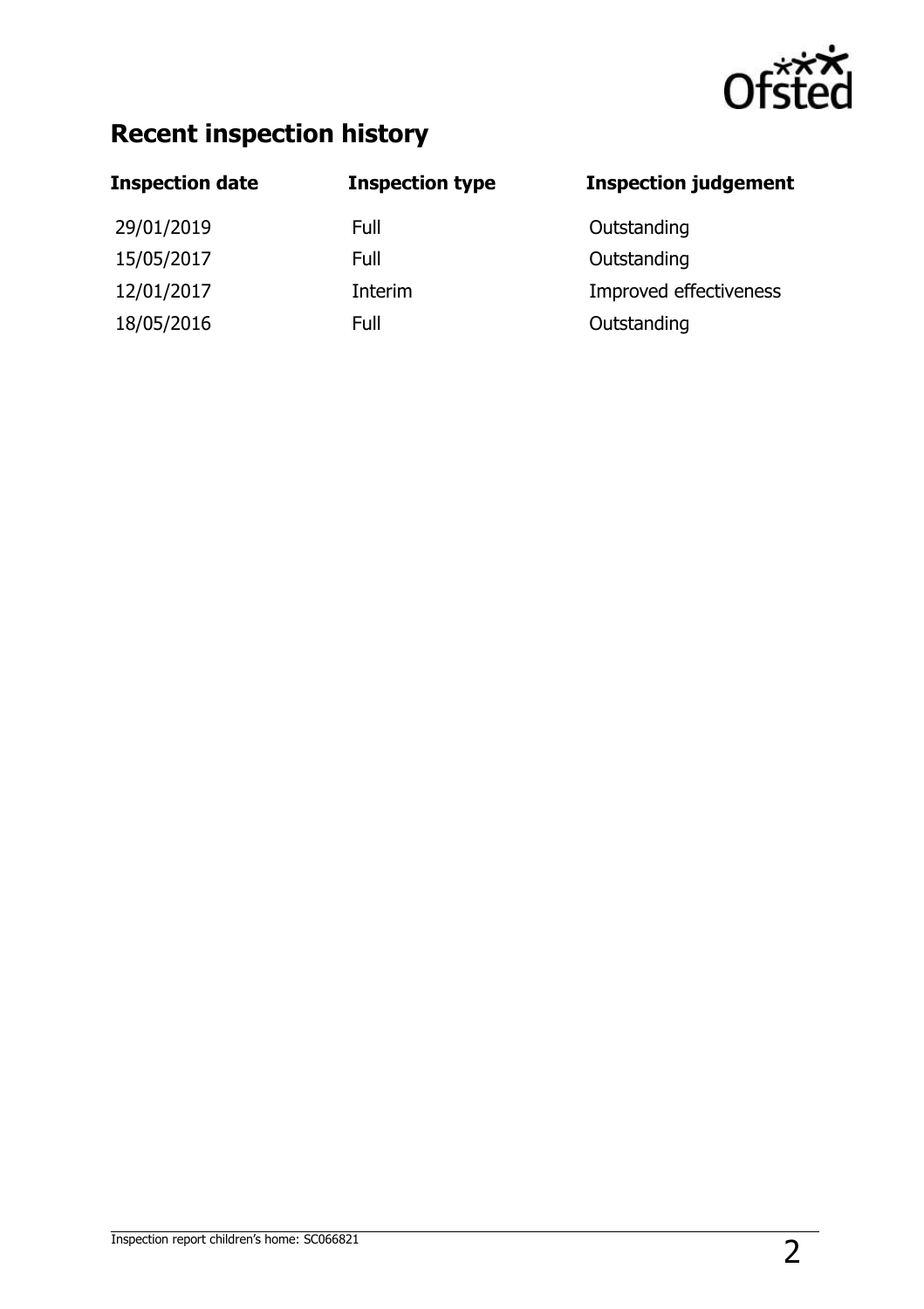

## **Inspection judgements**

#### **Overall experiences and progress of children and young people: outstanding**

Most young people make exceptional progress from their starting points. Young people are often anxious and limited by their autism spectrum disorder and other diagnosed conditions, prior to placement. Through their time at the home, they learn to reduce and control their anxieties. They become able to take part in education, activities and social events. They learn emotional regulation skills that are of significant importance to them. This allows them to improve their peer and familial relationships.

Two young people have had their placements break down. Staff went 'above and beyond' to support these young people to remain in the home and adapt to life there. Ultimately, the young people's impact on the other residents had to be considered, and their placements were ended.

Young people's life chances improve as a direct result of the time that they spend in this home. Some young people have made enormous progress in respect of their ability to function independently. Some have gone on to live, study and work completely independently. Young people who have left the home can reflect on what a positive experience it was for them and how much it improved their future potential.

Staff have positive relationships with young people. The feedback from parents and external agencies indicates that the relationships that some young people have with their key worker make a profound impact on their lives.

Staff and young people alike take pride in their achievements. For example, one young person passed their driving test, some are managing to attend college independently, some have managed holidays abroad despite their high anxiety about this, some have taken part in charity events and most have taken part in outdoor learning.

The individual needs of each young person are taken into account. They are encouraged to voice their views and opinions. Individual choices are supported to a high level. For example, one young person has very specific dietary preferences, and his personal food budget has been more than doubled to pay for his unusual diet.

#### **How well children and young people are helped and protected: good**

Young people present with a variety of risks, which are well managed. Risks are understood and recorded. The strategies to manage, reduce and avoid risks are clear. Staff understand young people's individual behavioural and situational cues. They know how to de-escalate. The risk assessment for one young person whose placement has been ended (due to unmanageable risks) did not correctly carry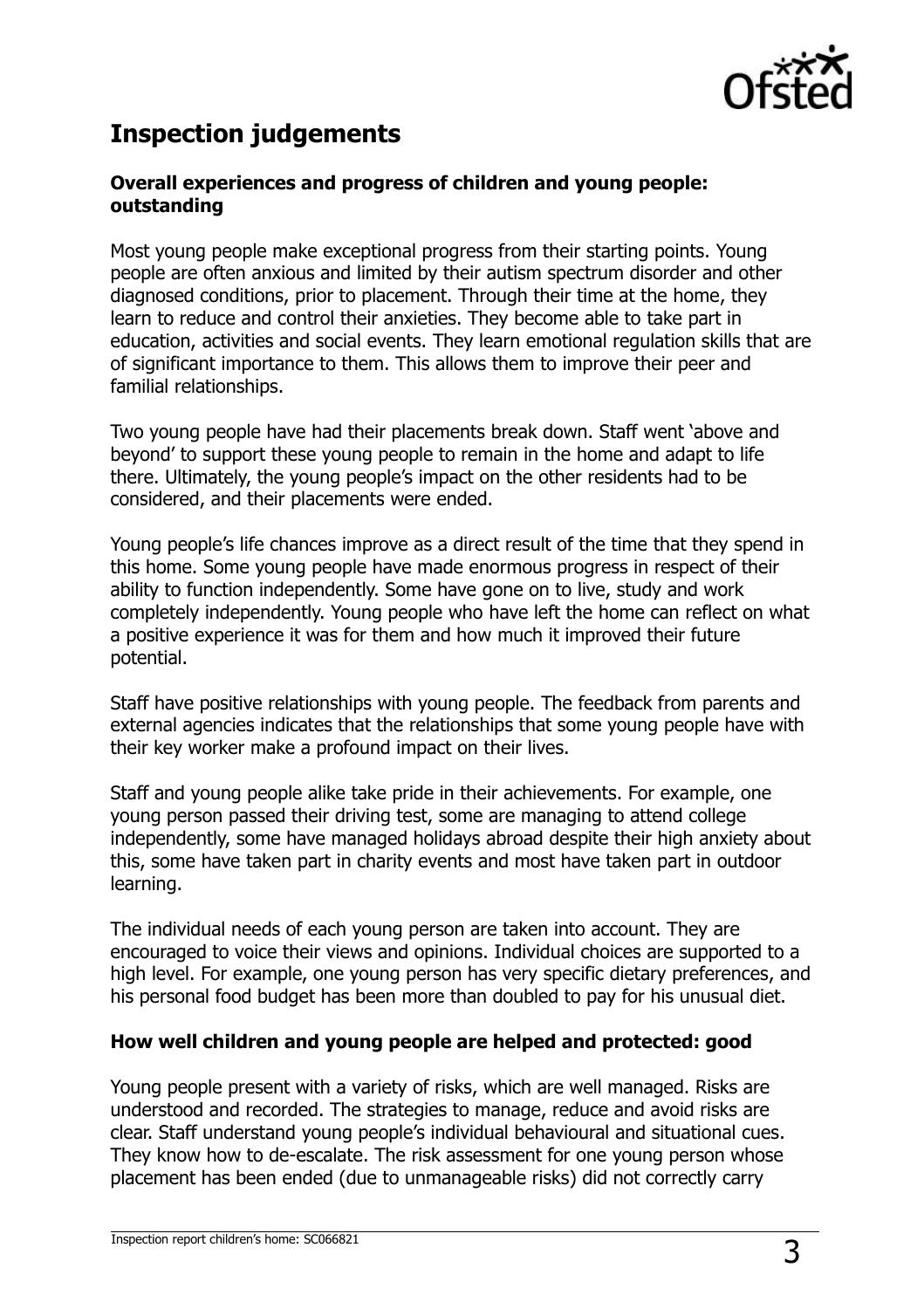

forward significant risks into his most recent risk assessment. A requirement is made to reflect this omission.

Risk assessments highlight both the known and the potential risks for young people. This is a proactive approach to risk management.

A relatively high number of restrictive physical interventions are used. Some young people whose emotional and behavioural regulation is poor have a high number of interventions. Managers monitor interventions to identify patterns and trends to better understand triggers and devise effective de-escalation. One young person's behaviour accounts for a very high number of interventions. The home has decided that it is not the best service to meet his needs, and he will therefore be moving to another provision.

Records of physical interventions are clear and detailed. They show that staff use the de-escalation techniques identified in young people's plans. They also evidence that young people are encouraged to use the strategies that they have identified to regulate themselves emotionally.

One young person is at risk of radicalisation and extremism. He has been appropriately referred to the Prevent team and is receiving specialist support to reduce this risk.

Incidents of inappropriate sexualised behaviours and inappropriate sexual contact are well managed. Young people have been educated with an in-depth programme of work designed to improve their awareness of sexual relationships. A risk assessment is in place for those young people who will be sharing a room on the forthcoming ski trip, to minimize any potential risks.

#### **The effectiveness of leaders and managers: outstanding**

There is a new manager in post following the departure of the registered manager in January 2020. The new manager is in the process of applying for registration. Although he does not yet have his level 5 qualification, he is working towards it. The transition between managers seems to have had minimal impact on the running of the home. There is a strong wider management team in place to support the new manager. Additionally, a new responsible individual has been appointed who intends to have close oversight of the home.

Staff report that they feel well supported and supervised. Among the staff team there is a wide variety of skills, qualifications and experience. Staff feel committed to their role and offer young people genuine warmth and care.

There are good monitoring systems in place. This results in the manager having a very good understanding of the home. He understands the young people well and strives to enable them to achieve their potential. Aspirations for young people are high, and a commitment to achieving these aspirations is embedded in the ethos of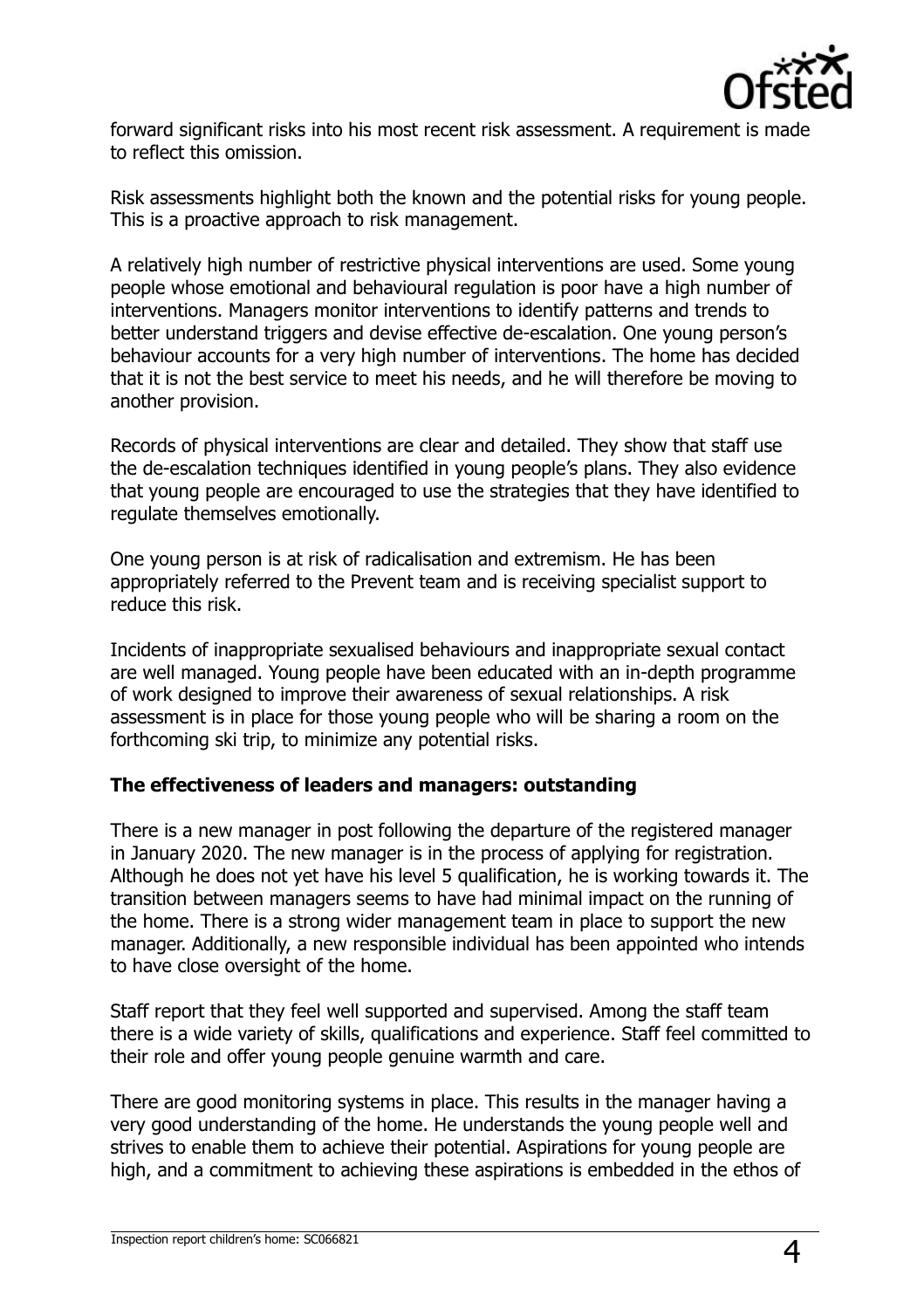

the home. Managers want young people to achieve and succeed. Staff make every effort to give them the opportunity to do so.

Managers make good decisions about who comes to live in the home. They match the young people carefully with the information available to them. Where young people are not settling, managers and staff make every effort to identify strategies to help them. They do not give up easily on young people. However, managers are able to make difficult decisions about ending placements after all staff's efforts have been unsuccessful.

Multi-agency working is embedded into practice. Managers make use of the multidisciplinary team employed by the service. This includes a speech and language therapist, an occupational therapist, an assistant psychologist, an educational psychologist and a consultant child and adolescent psychiatrist. Additionally, outside agencies, such as the child and adolescent mental health services, general practitioners and police, are regularly involved in ensuring that young people's holistic needs are met. Parents also are very much involved in their child's care. Family contact is promoted, regular communication takes place and families are invited to events such as open and sports days.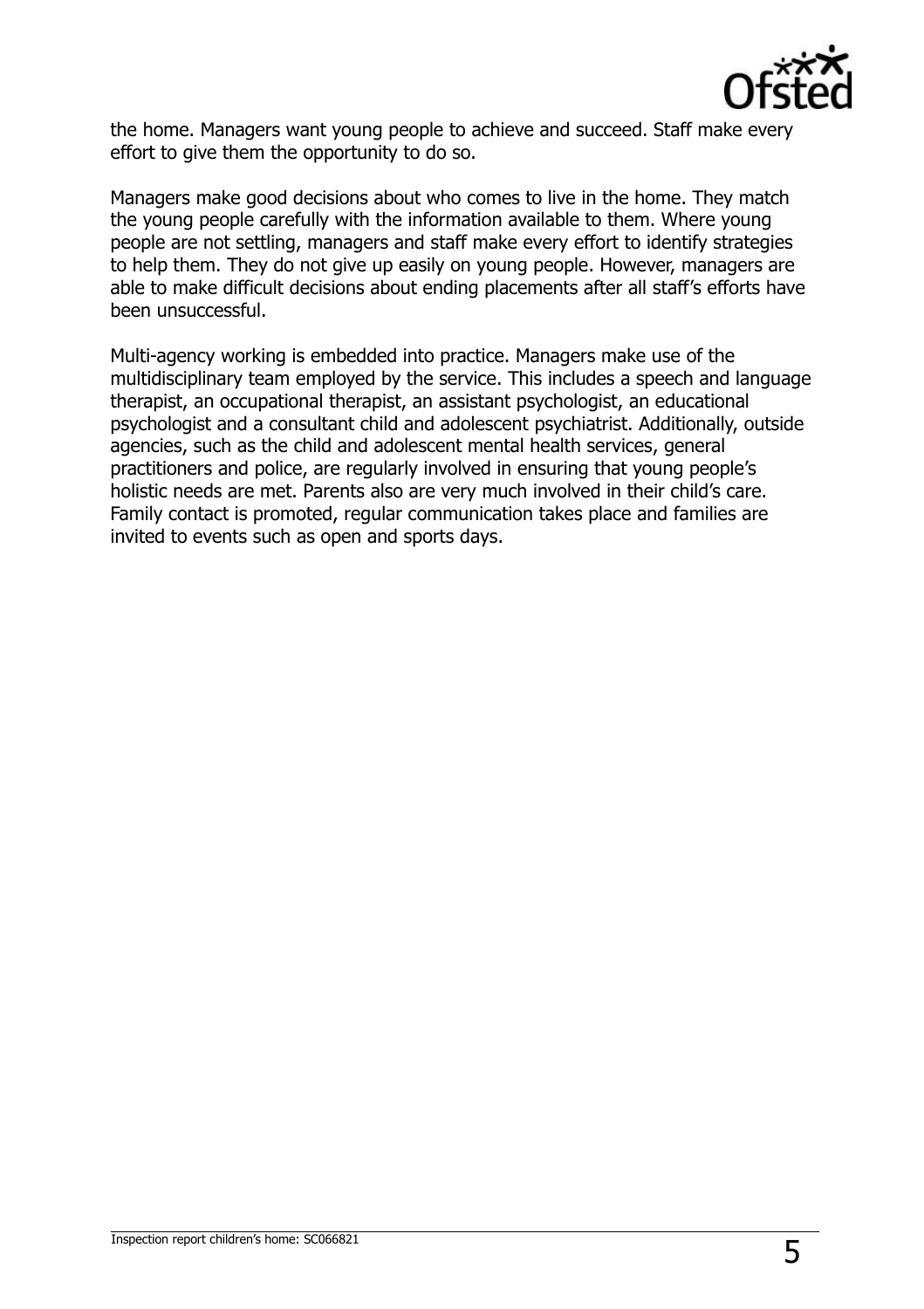

## **What does the children's home need to do to improve?**

#### **Statutory requirements**

This section sets out the actions that the registered person(s) must take to meet the Care Standards Act 2000, Children's Homes (England) Regulations 2015 and the 'Guide to the children's homes regulations including the quality standards'. The registered person(s) must comply within the given timescales.

| <b>Requirement</b>                                                                                                                                                                                                                     | Due date   |
|----------------------------------------------------------------------------------------------------------------------------------------------------------------------------------------------------------------------------------------|------------|
| The protection of children standard is that children are<br>protected from harm and enabled to keep themselves safe.                                                                                                                   | 20/03/2020 |
| In particular, the standard in paragraph (1) requires the<br>registered person to ensure-                                                                                                                                              |            |
| that staff-                                                                                                                                                                                                                            |            |
| assess whether each child is at risk of harm, taking into<br>account information in the child's relevant plans, and, if<br>necessary, make arrangements to reduce the risk of any<br>harm to the child.<br>(Regulation $12(1)$ , $(2)$ |            |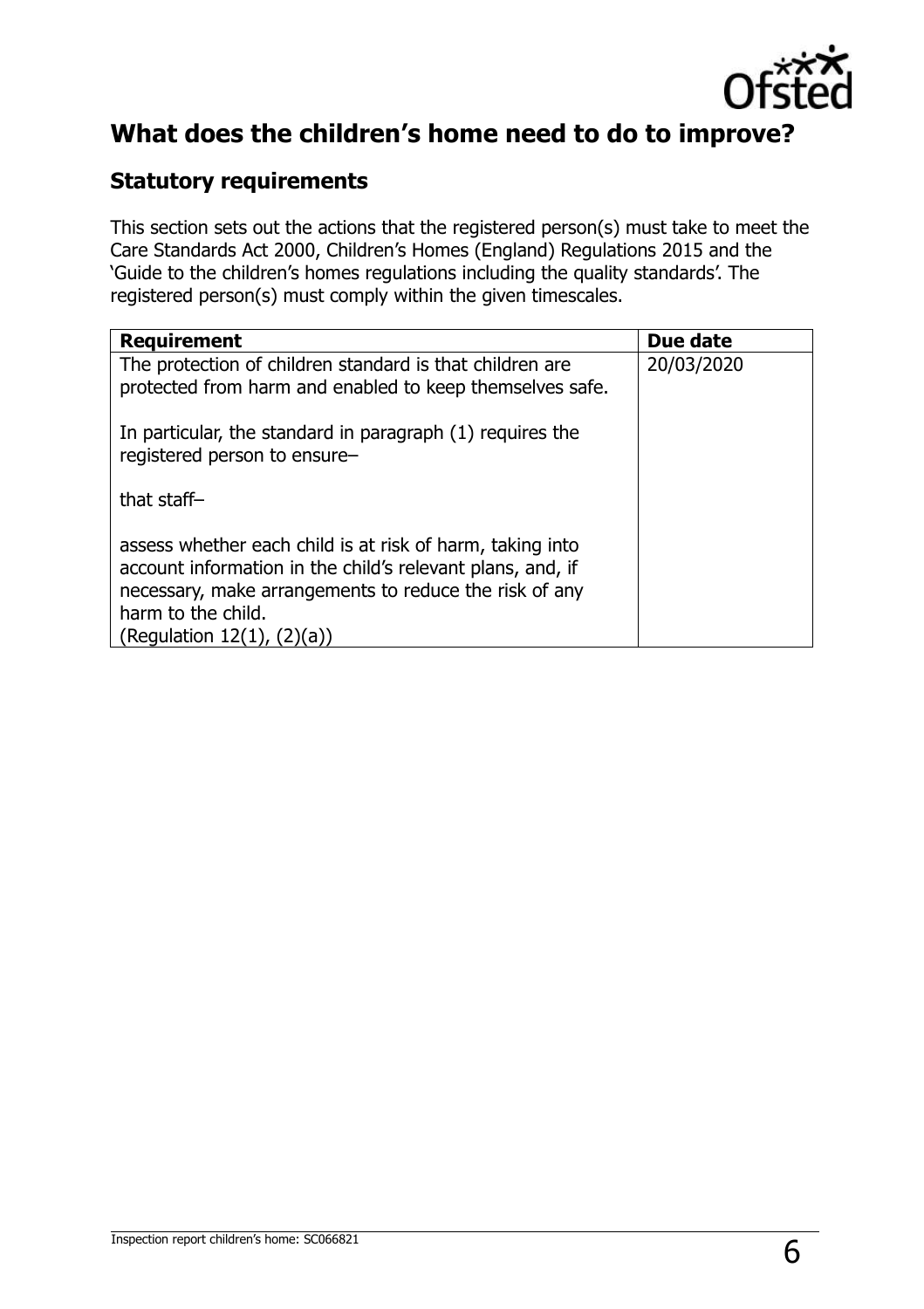

## **Information about this inspection**

Inspectors have looked closely at the experiences and progress of children and young people, using the 'Social care common inspection framework'. This inspection was carried out under the Care Standards Act 2000 to assess the effectiveness of the service, how it meets the core functions of the service as set out in legislation, and to consider how well it complies with the Children's Homes (England) Regulations 2015 and the 'Guide to the children's homes regulations including the quality standards'.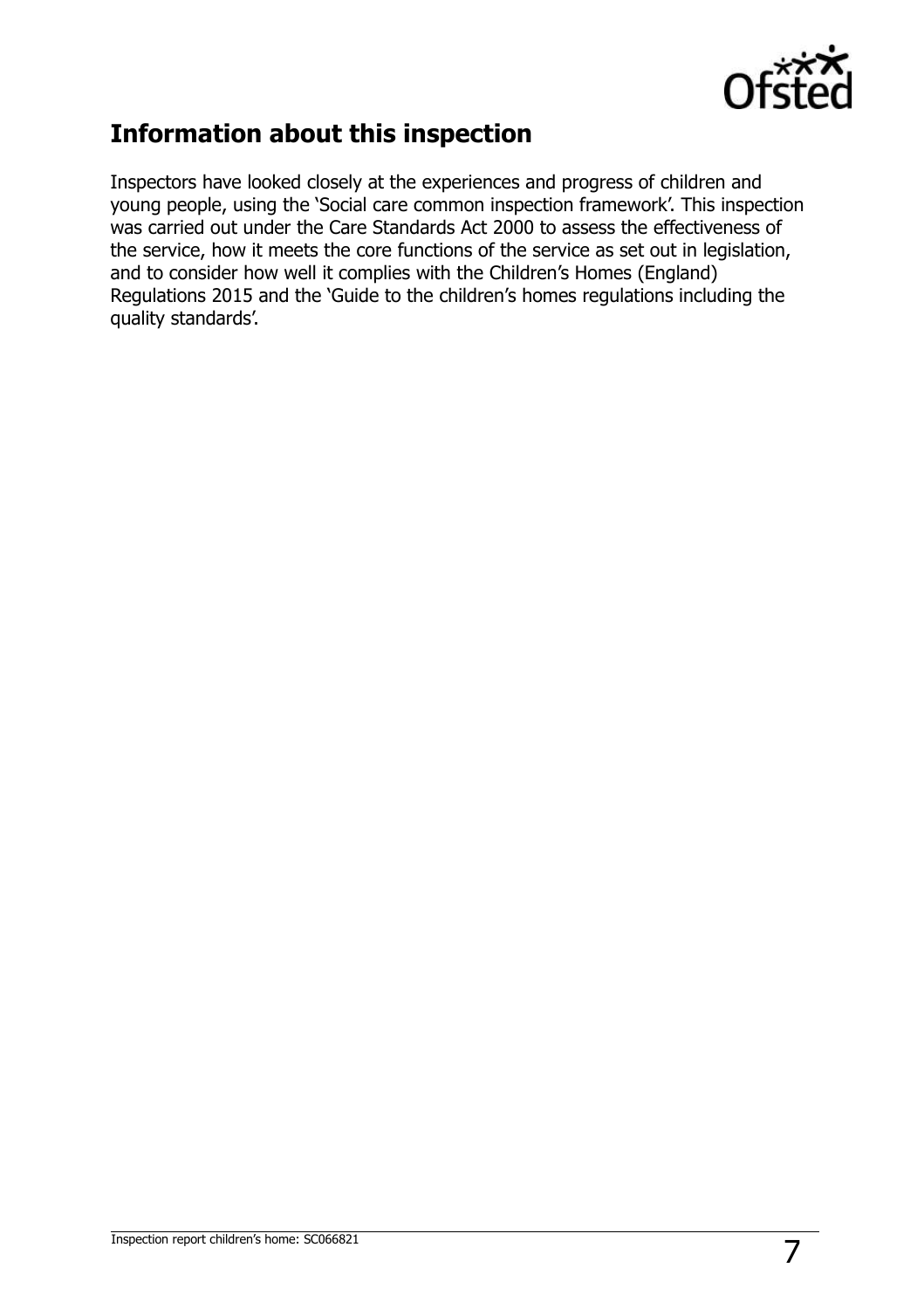

## **Children's home details**

**Unique reference number:** SC066821

**Provision sub-type:** Residential special school

**Registered provider:** Cambian Whinfell School Ltd

**Registered provider address:** Metropolitan House, 3 Darkes Road, Potters Bar EN6 1AG

**Responsible individual:** Christopher Strong

**Registered manager:** Post vacant

## **Inspectors**

Charlie Bamber, social care inspector William Drumm, social care inspector